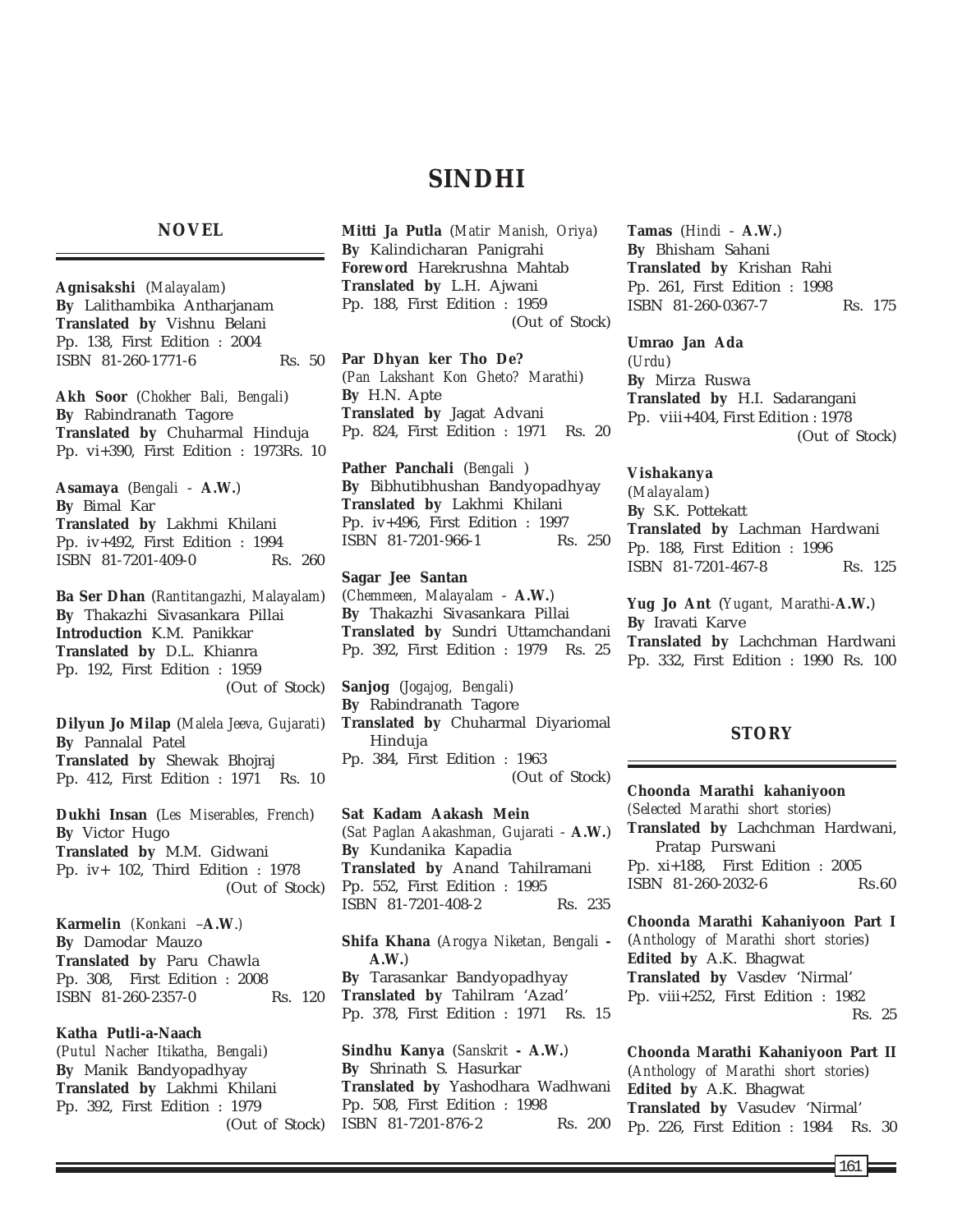**Choonda Sindhi Kahaniyoon** (*Anthology of Sindhi short stories*) **Compiled by** Gobind Malhi and Kala Rijhsinghani Pp. 312, Second Edition : 1981 (Out of Stock)

## **Choonda Sindhi Kahaniyoon (Bhago-Biyo)**

(*Anthology of Sindhi short stories after Independence 1947-48*)

**Compiled by**Krishin Khatwani, Guno Samtaney and Harish Vaswani Pp. 330, First Edition : 1980 Rs. 20

#### **Choonda Telugu Kahaniyoon**

(*Anthology of Telugu short stories*) **Compiled by** Swami Sivasankar Sastri **Translated by** Vishnu Bhatia Pp. vii+330, First Edition : 1985 Rs. 40

**Chund Sindhi Kahaniyun 1980-90** (*Anthology of Sindhi short stories 1980-*

*90*)

**Compiled & Edited by** Popati Hiranandani and Hero Shewkani Pp. 212, First Edition : 2001 ISBN 81-260-1141-6 Rs. 100

**Krishin Chander Joon Choond Nandiyun Kahaniyoon Compiled by** Gopi Chand Narang **Translated by** Hiro Thakur Pp. 170, First Edition : 2010 ISBN 978-81-260-2958-7 Rs.400

## **Pan Chhan Jo Parlao**

(*Patjhar ki Awaz, Urdu* - **A.W.**) **By** Quarratulain Hyder **Translated by** Laxman 'Komal' Pp. vi+372, First Edition : 1993 ISBN 81-7201-220-9 Rs. 175

**Rabindranath Joon Akhaniyoon**

(*21 short stories of Tagore*) **Introduction** Somnath Maitra **Translated by** Fatehchand Vaswani Pp. xxviii+570, First Edition : 1963 (Out of Stock)

## **Sat Kashmiri Akhaniyoon**

(*Sat Sangar, Kashmiri* - **A.W.**) **By** Akhtar Mohiuddin **Translated by** Ishwarchander Pp. 96, First Edition : 1980 Rs. 10

**Sat Yugoslaviaee Aakhaniyoon** (*7 Yugoslav short stories*) **Translated by** Jagat Advani Pp. 76, First Edition : 1978 Rs. 10

**Sindhi Kahani 1960-80** (*An Anthology of Sindhi short stories*) **Compiled by** Prem Prakash Pp. xxxii+248, First Edition : 1992 ISBN 81-7201-138-5 Rs. 210

**Sindhi Lok Kahaniyoon** (*Selected Folktales in Sindhi*) **By** Kirat Babani Pp. 276, First Edition : 1990 Rs. 100

## **PLAY**

**Akhar Jo Hik Dhihu** (*Ashadh Ka Ek Din, Hindi*) **Edited by** Mohan Rakesh **Translated by** Krishin Khatwani Pp. 87, First Edition : 1999 ISBN 81-260-0446-0 Rs. 40

**Bhoot-Bhoot** (*Ghosts, Norwegian*) **By** Ibsen **Translated by** Harikant Jethwani Pp. iv+108, First Edition : 1988Rs. 20

**Gujarati Ekanki** (*Anthology of Gujarati one-act plays*) **By** Gulabdas Broker **Translated by** Prem Prakash Pp. 348, First Edition : 1980 Rs. 25

**Hamlet** (*English*) **By** Shakespeare **Translated by** Tirath Basant Pp. 176, First Edition : 1980 Rs. 20

**Othello** (*English*) **By** Shakespeare **Translated by** Tirath Basant Pp. 180, First Edition : 1977 Rs. 20

**Sindhi Ekanki** (*Anthology of Sindhi one-act plays*) **Compiled by** Prem Prakash, J.G. Gursahaney and Hemraj Nagwanee Pp. xxii+324, First Edition : 1984 Rs. 40

**POETRY**

## **Azadi Andolan Ja Geet**

(*Selections of songs & poems of freedom struggle*)

**Compiled by** Hari Daryani 'Dilgir' Pp. 100, First Edition : 1995 ISBN 81-7201-466-X Rs. 90

### **Azadia Khanpoi Sindhi Naeen Kavita Jee**

**Compiled by** Prem Prakash Pp. 204, First Edition : 2010 ISBN 978-81-260-2703-3 Rs.90

#### **Bewas Jo Choond Kalam**

(*Selection of poems of Bewas*) **Compiled & Edited by** Hari Daryani 'Dilgir' Pp. xxxxiv+236, First Edition : 1988 Rs. 65

#### **Four Classical Poets of Sind**

(*Selections from four classical Sindhi poets*) **Translated by** G. Allana Pp. 160, Second Reprint : 2000 ISBN 81-7201-951-3 Rs. 75

**Hamasar Sindhi Shair**

(*Anthology of Contemporary Sindhi poetry*) **By** Arjan Shad and Krishan Rahi Pp. 118, First Edition : 1989 (Out of Stock)

#### **Kabir Vachnavali**

(*Select poems of Hindi poet Kabir*) **Translated by** Kamla Goklani Pp. 158, First Edition : 2004 ISBN 81-260-1927-1 Rs. 50

**Lok Geetan Jo Guldasto** (*An anthology of Sindhi folksongs*) **Compiled & Edited by** Gobind Malhi Pp. 170, First Edition : 2002 ISBN 81-260-1264-1 Rs. 100

**Pabbi** (*Punjabi*, **A.W.**) **By** Prabhjot Kaur **Translated by** Prem Parkash Pp. 72, First Edition : 1995 ISBN 81-7201-469-4 Rs. 60

**Sachal Sarmast Jo Choonda Kalam** (*Selections from Sachal*) **Edited by** K.B. Advani Pp. 216, Second Edition : 1979 (Out of Stock)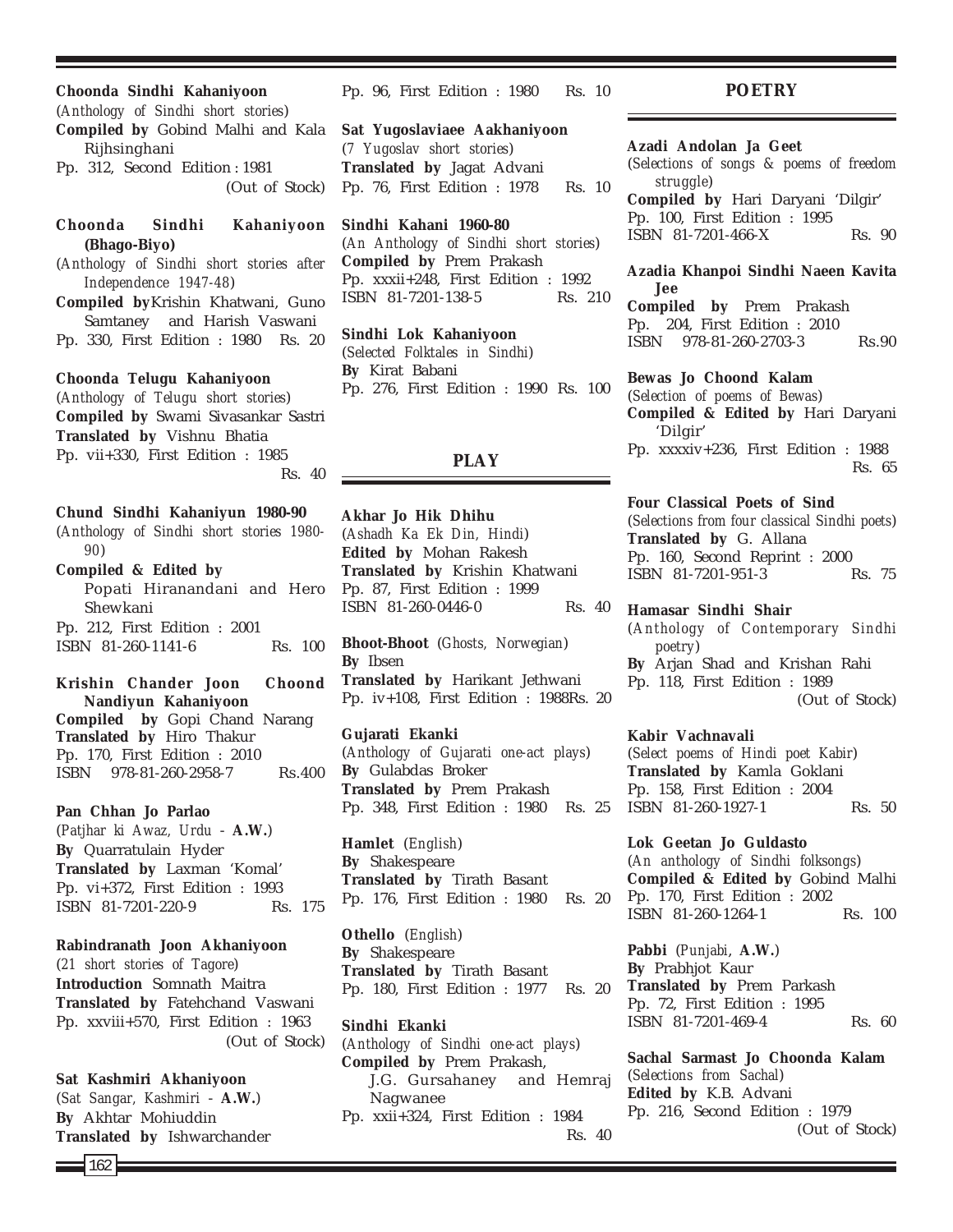**Sami-a-Ja Choonda Sloka** (*Selections from Sami*) **Compiled by** B.H. Nagrani Pp. 188, Second Edition : 1981 (Out of Stock)

**Shah Jo Choonda Shair** (*Selections from Shah Abdul Latif*) **Compiled by** H.I. Sadarangani Pp. 160, Second Edition : 1982Rs. 20

**Sindhi Shair Jo Intakhab** (*Anthology of Sindhi poetry up to 1947*) **Compiled by** Ram Panjwani Pp. vi+126, First Edition : 1976Rs. 15

**Shriradha** *(Oriya)* **By** Ramakanth Rath **Translated by** Jhamu Chhugani Pp. iv+110, First Edition : 2003 ISBN 81-260-1572-1 Rs. 40

**Virhanghey Khan Poi Je Sindhi Shair Ji Choond**

(*Anthology of Post-Independence Sindhi poetry*)

**Compiled & Edited by** H.I. Sadarangani Pp. xxvi+248, First Edition : 1987 Rs. 45

## **MAKERS OF INDIAN LITERATURE**

**Bankimchandra Chatterjee** (*Bengali novelist*) **By** Subodhchandra Sengupta **Translated by** Dholan Rahi Pp. 96, First Edition : 1990 Rs. 15 **Bhai Vir Singh** (*Punjabi poet*) **By** Harbans Singh **Translated by** Hemraj Nagwanee Pp. 156, First Edition : 1980 Rs. 15 **Bherumal Meharchand** (*Sindhi writer*) **By** Hiro Thakur Pp. 100, First Edition : 1990 ISBN 81-7201-038-9 Rs. 15

**Bulhe Shah** (*Punjabi sufi poet*) **By** Surinder Singh Kohli **Translated by** Laxman Bhatia 'Komal' Pp. 112, First Edition : 1996 ISBN 81-7201-964-5 Rs. 15 **Ghalib** (*Urdu poet*) **By** M. Mujeeb **Translated by** Narayan Shyam Pp. iv+88, First Edition : 1976 Rs. 15

**Guru Nanak** (*Medieval saint-poet*) **By** Gurbachan Singh Talib **Translated by** Goverdhan Mahboobani 'Bharti' Pp. vi+106, First Edition : 1993 ISBN 81-7201-561-5 Rs. 15

**Jaishankar Prasad** (*Hindi writer*) **By** Ramesh Chandra Shah **Translated by** Arjan Hasid Pp. 124, First Edition : 1995 ISBN 81-7201-672-7 Rs. 15

**Jethmal Parsram** (*Sindhi writer*) **By** Deepchandra Belani Pp. 114, First Edition : 1990 Rs. 15

**Jnanadeva** (*Marathi saint-poet*) **By** P.Y. Deshpande **Translated by** Krishin Rahi Pp. 114, First Edition : 1979 Rs. 15

**Kabir** (*Hindi poet*) **By** Prabhakar Machwe **Translated by** Narayan Shyam Pp. 78, First Edition : 1980 (Out of Stock)

**Kishanchand Bewas** (*Sindhi poet*) **By** Hari Daryani Dilgir Pp. 124, First Edition : 1982 (Out of Stock)

**Kalyan Advani** (*Sindhi writer*) **By** A.J. Uttam Pp. 96, First Edition : 2002 ISBN 81-260-1566-7 Rs. 25

**Kazi Nazrul Islam** (*Bengali poet*) **By** Gopal Haldar Translated by Vasudev Nirmal Pp. 120, First Edition : 2007 ISBN 81-260-2341-4 Rs. 40

**Lalchand Amardinomal** (*Sindhi prose-writer*) **By** M.K. Jetley Pp. 166, First Edition : 1985 Rs. 15

**Lekhraj Aziz** (*Sindhi writer*) **By** A.J. Uttam

Pp. vi+92, First Edition : 1986 Rs. 15

**Mangharam Malkani** (*Sindhi dramatist*) **By** A.J. Uttam Pp. 80, First Edition : 1985 Rs. 15

**Manik Bandyopadhyay** (*Bengali novelist*) **By** Saroj Mohan Mitra **Translated by** M.D. Bhawnani Pp. 148, First Edition : 1982 Rs. 15

**Mira Bai** (*Saint-poetess of Rajasthan*) **By** Usha Nelsson **Translated by** Laxman Bhatia 'Komal' Pp. 82, First Edition : 1979 (Out of Stock)

**Mohan Kalpana** (*Sindhi short story writer*) **By** Jagdish Lachhani **Translated by** Bhagwan Atlani Pp. 104, First Edition : 2010 ISBN 978-81-260-2778-1 Rs. 40

**Namakkal Ramlingam Pillai** (*Tamil poet*) **By** K.R. Hanumanthan **Translated by** Vasudev Mohi Pp. 90, First Edition : 1996 ISBN 81-7201-952-1 Rs. 15

**Nanalal** (*Gujarati poet*) **By** U.M. Maniar **Translated by** Indur Bhojwani Pp. 128, First Edition : 1980 Rs. 15

**Nirala** (*Hindi poet*) **By** Parmanand Srivastava **Translated by** Jagdish Sobhraj Lachhani Pp. 148, First Edition : 1996 ISBN 81-7201-955-6 Rs. 15

**Premchand** (*Hindi fiction writer*) **By** Prakash Chandra Gupta **Translated by** Anand Khemani Pp. vi+100, First Edition : 1984Rs. 15

**Sri Aurobindo** (*Philosopher and poet*) **By** Manoj Das **Translated by** Harikant Jethwani Pp. 140, First Edition : 1979 (Out of Stock)

**Surdas** (*Medieval Hindi poet*) **By** Usha S. Nilsson **Translated by** Goverdhan Mahboobani